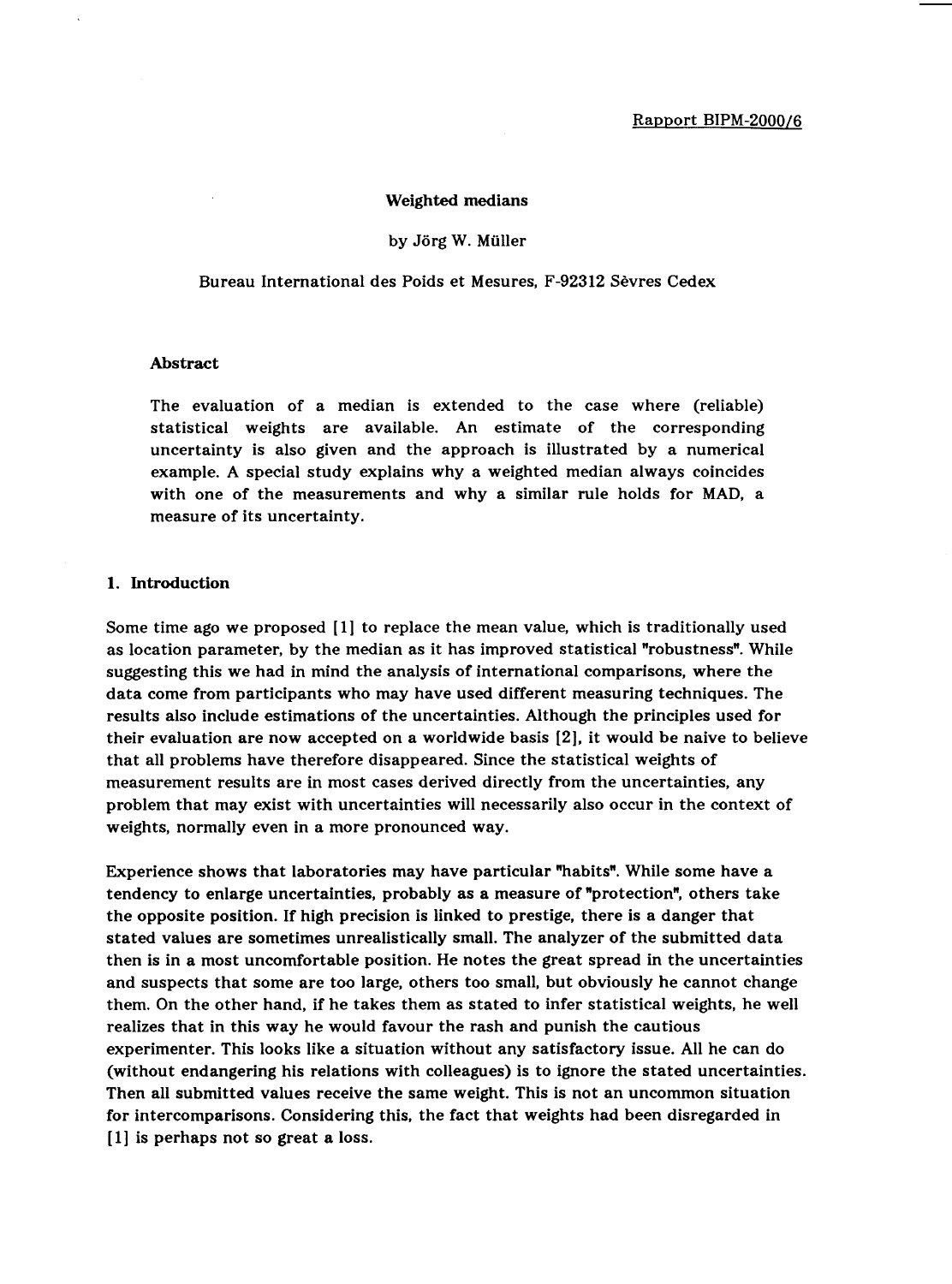Nevertheless, there clearly exist situations where the relative uncertainties, and therefore also the statistical weights of the input values, deserve confidence. In these cases it would be desirable to have available an algorithm which allows us to take them into account.

It is well known that the use of weights does not automatically improve the results. Wrong weights can even severely distort the data, and this can sometimes be seen afterwards. Thus, if the uncertainty of a weighted result is clearly larger than for unweighted data, we were probably misled in accepting the weights. In this case it may be wise to go back to the unweighted case. Obviously, this also applies to mean values.

## 2. The formal introduction of weights

Before we try to generalize medians, it may be useful to recall briefly what we know already [1].

Let us consider a set of n measurements. In the general case they will be noted  $z_i$ . This may correspond to the order in which they were obtained. However, for many situations it is preferable to assume that they are ordered. In this case, we shall denote them by  $x_i'$ ,

with 
$$
x_i \leftarrow x_{i+1}
$$
, for  $1 \leq i \leq n-1$ .  $(1)$ 

If two input values z coincide numerically, they may be combined into a single ordered value x, with summed weight. For simplicity, all values will be assumed positive.

For a series of n measurements  $z_i$ , the median, written as  $\tilde{m}$  = med  $\{z_i\}$ , can be considered as the solution of the condition

$$
\sum_{i=1}^{n} |z_i - \tilde{m}| = \min. \tag{2}
$$

The median  $\tilde{m}$ , therefore, plays a similar role as the better-known mean value  $\tilde{m}$ which is known to solve the analogous least-squares condition

$$
\sum_{i} (z_i - \bar{m})^2 = \min. \tag{3}
$$

As a measure of the precision of a median, it is practical to evaluate first a quantity called MAD (for "median of the absolute deviations"), defined by

$$
MAD = med \{|z_i - \tilde{m}|\}, \qquad (4)
$$

which is the solution of

$$
\sum_{i} ||z_i - \tilde{m}| - MAD|| = min. \tag{5}
$$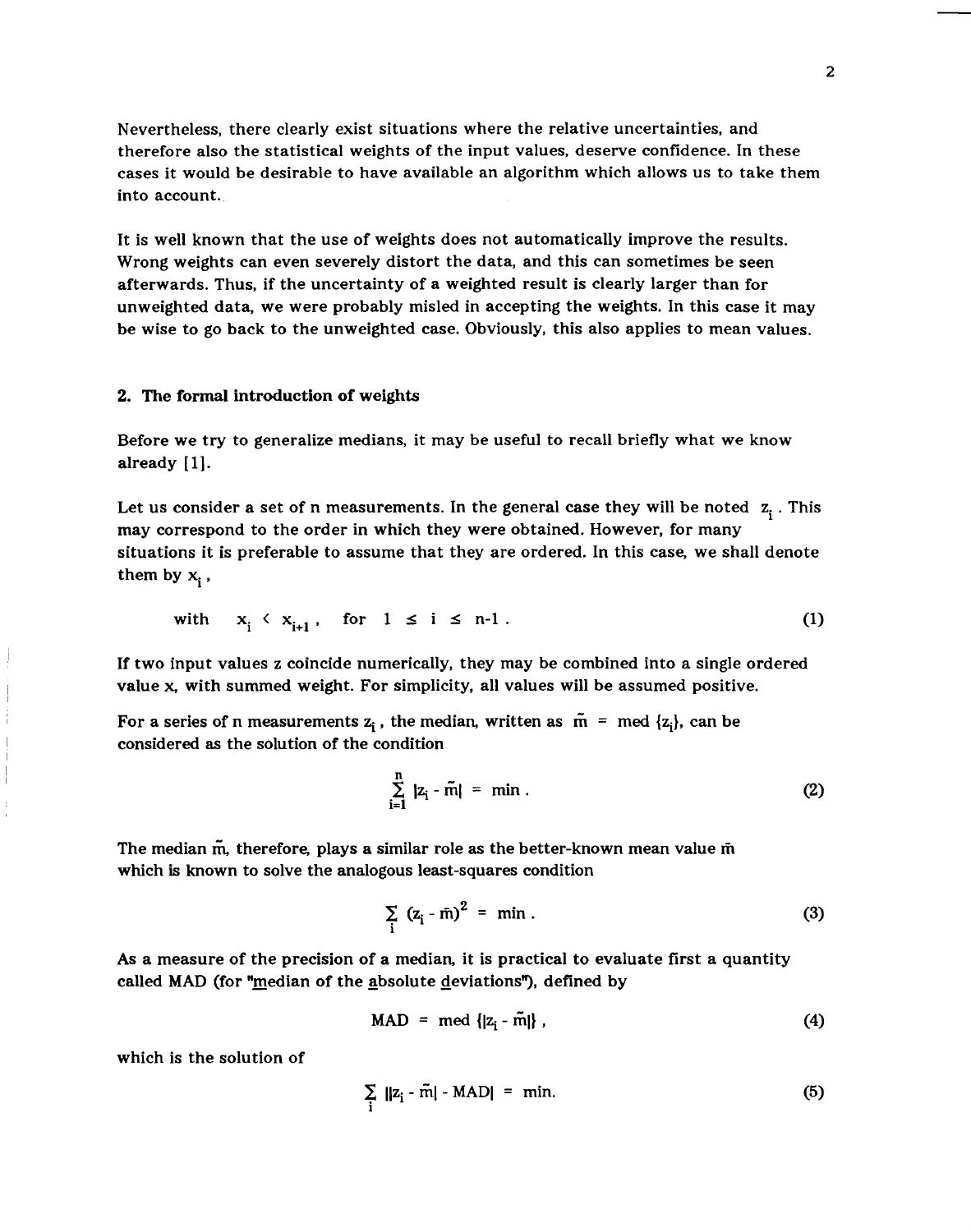We now want to apply statistical weights. It is not always quite clear on what they are based; an innocent view is to consider them just as experimentally "given". A better way would be to link them to the number of (equivalent) measurements, if these are known. More frequent will be the case where they are based on (supposedly reliable) uncertainties  $s_i$ , which themselves usually come from an evaluated variance or an associated quantity;  $s^2(\tilde{m})$  will only rarely be available [1]. Whatever the exact origin of  $s_i$ , the weight  $w_i > 0$  of a result  $z_i$  will be taken as

$$
\mathbf{w}_i = 1 / s_i^2 \tag{6}
$$

or also in its normalized form

$$
p_i = \frac{w_i}{\sum_i w_i},\tag{7}
$$

with  $\sum_i p_i = 1$ .

It does not matter for the evaluation of the median if we use  $w_i$  or  $p_i$  since the minimum occurs for the same argument.

Although we assume here for convenience that the weights are positive, this is not a condition. As is well known [3], weights may become negative for (strongly) correlated data, but their formal treatment does not change. If we can suppose the results to be independent of each other, this complication does not occur.

The introduction of statistical weights is now straightforward. When we go back to the basic approach (2), it is readily seen that this can be generalized to

$$
\sum_{i} p_i |z_i - \tilde{m}| = \min. \tag{8}
$$

Likewise, relation (5), when including weights  $p_i$ , now becomes

$$
\sum_{i} p_i ||z_i - \tilde{m}| - MAD| = min. \tag{9}
$$

Equations (8) and (9) are the required generalizations for weighted medians.

The practical evaluation of m and MAD is somewhat more cumbersome. Whereas previously the median could be easily found by ranking the available data (cf. eq. 2 in  $[1]$ ), this is no longer possible with weights. The numerical solutions  $\tilde{m}$  for  $(8)$ and MAD for (9) now have to be determined empirically, and a simple program (even on a pocket computer) will soon prove useful.

Once MAD is known numerically, the wanted uncertainty  $s(\tilde{m})$  of the weighted sample median  $\tilde{m}$  is still given by (cf. eq. 9 in [1])

$$
s(\tilde{m}) = \frac{1.9}{\sqrt{n-1}} \text{ MAD}, \qquad (10)
$$

where n is the number of data  $z<sub>i</sub>$  and with MAD now obtained from (9).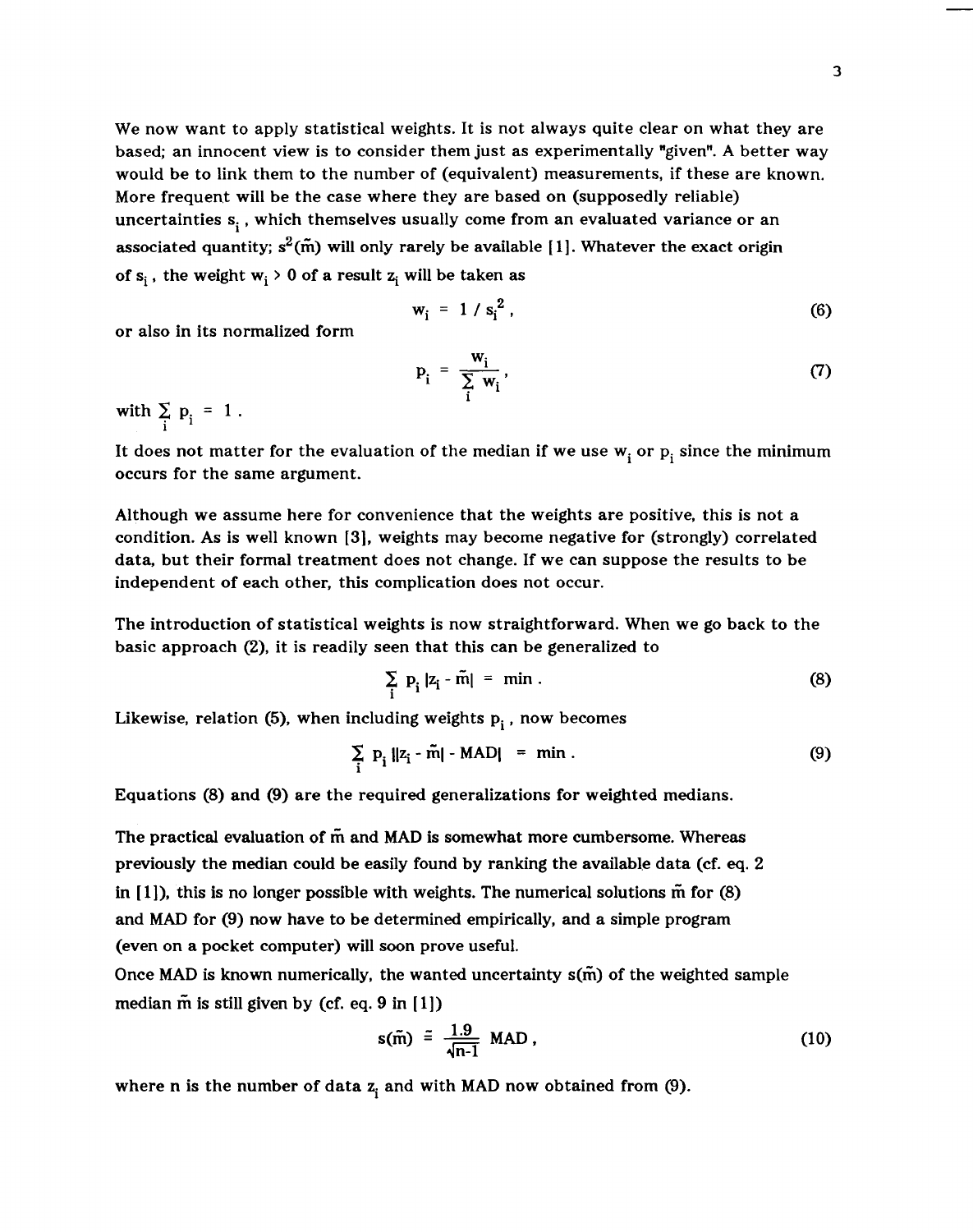The practical application of the recipe sketched above to a particular case may serve as an illustration of the procedure. This is done below.

# 3. A numerical example

To illustrate how the determination of a median and its uncertainty can be obtained in the case of statistical weights, we use data which have been provided by the IAEA. They are in the form  $z_i \pm s_i$ , from which the weights were deduced.

| i              | $z_i$ | $s_i$ | -2<br>$W_i = S_i$ | $P_i$ |
|----------------|-------|-------|-------------------|-------|
| 1              | 35.03 | 0.21  | 22.68             | 0.350 |
| $\overline{2}$ | 34.15 | 0.4   | 6.25              | 0.096 |
| 3              | 34.15 | 0.4   | 6.25              | 0.096 |
| 4              | 35.44 | 0.61  | 2.69              | 0.042 |
| 5              | 35.14 | 0.7   | 2.04              | 0.032 |
| 6              | 34.03 | 0.4   | 6.25              | 0.096 |
| 7              | 34.23 | 0.4   | 6.25              | 0.096 |
| 8              | 34.13 | 0.4   | 6.25              | 0.096 |
| 9              | 34.20 | 0.4   | 6.25              | 0.096 |
|                |       |       |                   |       |
|                |       | sum : | 64.91             | 1.000 |

## a) Mean value

If we use the trial value  $\tilde{m} = 34.2$ , the 9 contributions to

$$
Q~=~\sum_i~~p_i~|z_i-\tilde{m}|
$$

are, for the above data,

|                | $p_i  z_i - 34.2 $ |   | $p_i  z_i - 34.2 $ |
|----------------|--------------------|---|--------------------|
|                | 0.290 50           | 6 | 0.016 32           |
| $\overline{2}$ | 0.00480            | 7 | 0.00288            |
| 3              | 0.004 80           | 8 | 0.00672            |
| 4              | 0.05208            | 9 | 0.00000            |
| 5              | 0.030 08           |   |                    |

 $Q = 0.40818$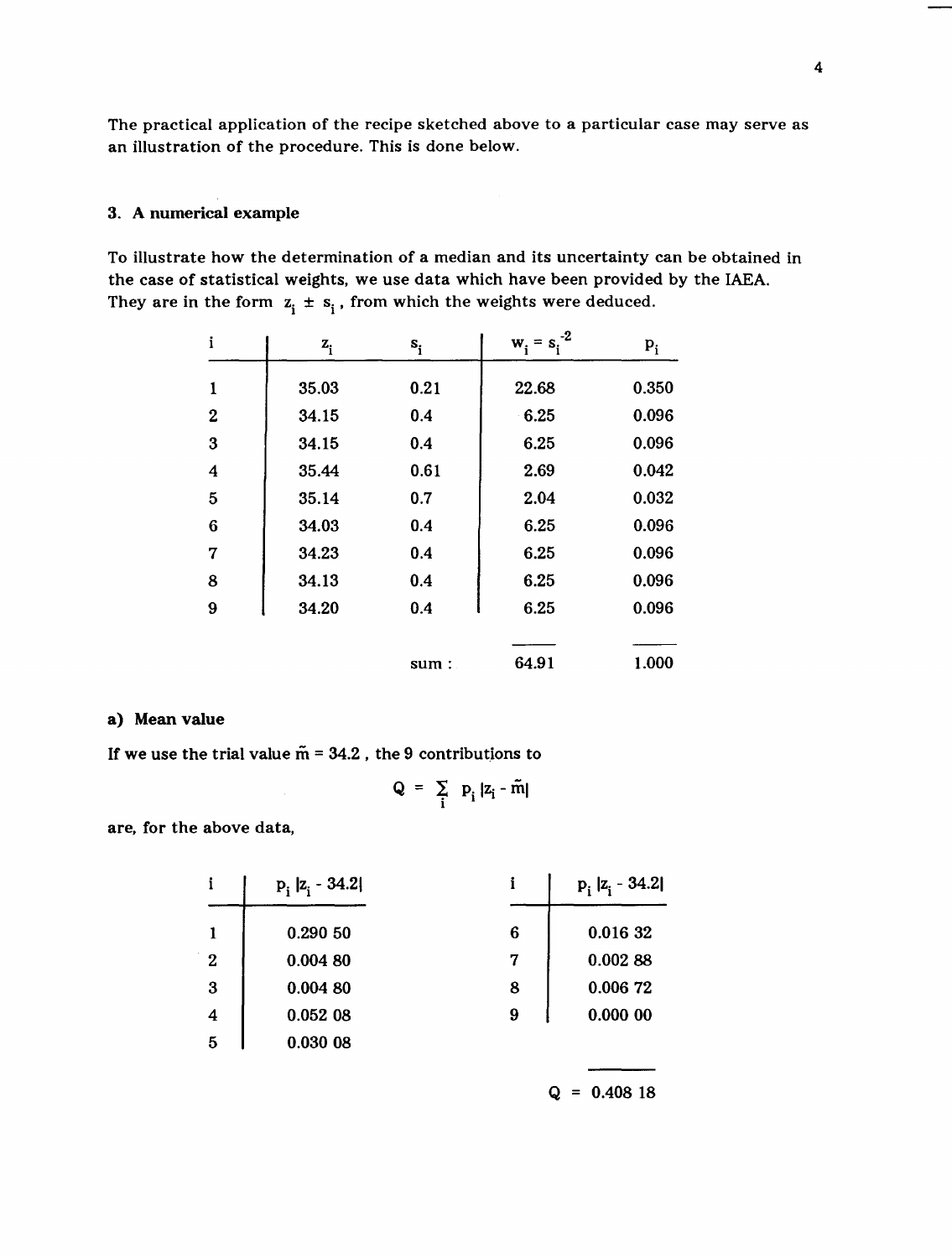For some other trial values chosen for  $\tilde{m}$ , the numerical results obtained for Q are assembled below.

| $\overline{\phantom{a}}$<br>m | Q        | $\tilde{\phantom{a}}$<br>m | Q        |
|-------------------------------|----------|----------------------------|----------|
| 34.0                          | 0.542 90 | 34.18                      | 0.41282  |
| 34.1                          | 0.456 34 | 34.22                      | 0.407 38 |
| 34.2                          | 0.408 18 | 34.23                      | 0.406.98 |
| 34.3                          | 0.417 62 | 34.24                      | 0.408 50 |
| 34.4                          | 0.432 82 | 34.25                      | 0.410 02 |

We see that the minimum looked for occurs at

 $\tilde{m} = 34.23$ .

# b) Uncertainty

 $\sim$ 

We form the quantity

$$
Q' = \sum_{i} p_i ||z_i - \tilde{m}| - MAD||,
$$

 $\mathcal{L}_{\mathrm{eff}}$ 

with  $\tilde{m}$  = 34.23 and various trial values for MAD. The numerical results are

| <b>MAD</b> | Ő,       | MAD   | Ő,       |
|------------|----------|-------|----------|
| 0.15       | 0.345 30 | 0.201 | 0.343 45 |
| 0.18       | 0.344 10 | 0.21  | 0.344 82 |
| 0.19       | 0.343 70 | 0.22  | 0.346 34 |
| 0.199      | 0.343 34 | 0.25  | 0.350 90 |
| 0.200      | 0.343 30 | 0.30  | 0.358 50 |

The minimum looked for occurs at  $MAD = 0.20$ .

It follows from (10) that

$$
s(\tilde{m}) \approx \frac{1.9}{\sqrt{8}} 0.20 \approx 0.13
$$
.

 $\bar{\gamma}$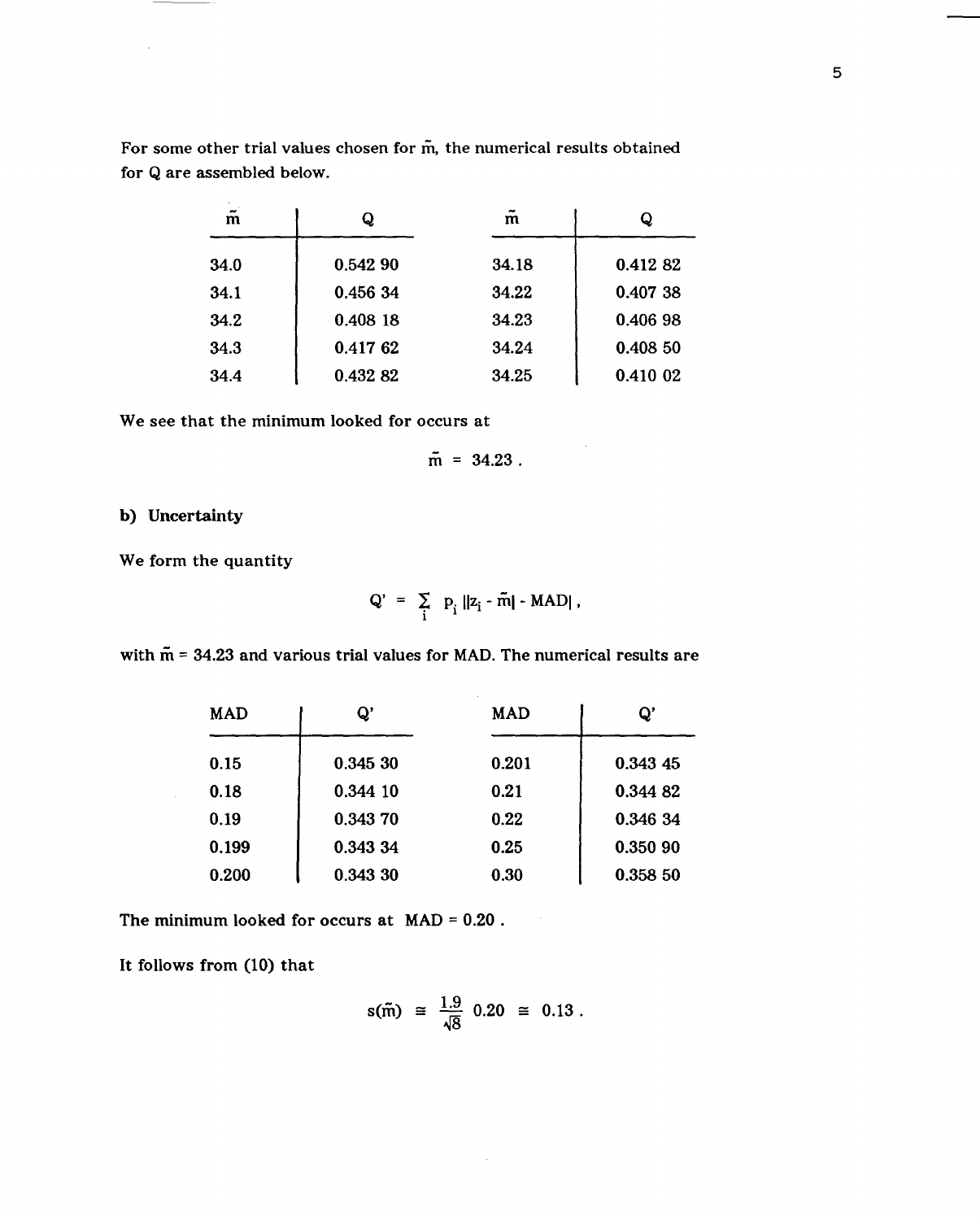Hence, we can write for the required result

$$
\tilde{m} = 34.23 \pm 0.13 \; .
$$

This may be compared with the unweighted case, for which we find

$$
\tilde{m} = 34.20 \pm 0.05 \ .
$$

Obviously, the fact that the weighted median has a lower precision than the unweighted one is not a very encouraging result. It may indicate that the weights used, which are of heterogeneous origin, are unreliable and should not be trusted. On the other hand, since the uncertainty can only assume a limited number of values (see below), caution is required in the interpretation. Alternatively, a comparison with the corresponding mean values may be of interest. They are

> $\hat{m}$  = 34.50  $\pm$  0.18, without weights,  $=$  34.54  $\pm$  0.17, with weights.

These results seem to show that the uncertainty of the unweighted median is abnormally small, but the statistical basis is clearly too narrow for drawing a valuable conclusion. Dr. Ratel has studied several larger samples, especially international comparisons. It follows from them that weighting normally has a very limited influence on the median and its uncertainty. The situation is therefore similar to the one which applies to mean values, with little or no improvement by using weights given by the participants.

#### 4. Possible values for median and MAD

A critical look at the numerical values obtained for the median in our example (as well as in others) reveals that they apparently always coincide with measured values  $z_i$ . While this is a well-established feature [1] for unweighted data, it is somewhat surprising to find that this peculiarity should still hold when arbitrary weights are applied. A keen observer may even find evidence that a similar principle seems to apply to the numerical values of MAD which always appear to be of the form  $|\tilde{m} - z_i|$ , i.e. they correspond to the difference between two measured values - a fact which apparently has not been noted before.

The question is whether the above observations are correct and, if so, whether this can be understood. As the treatment of this problem would sidetrack the present discussion, we shall discuss it later. It is explicitly solved in Appendix A for the median, and in Appendix B for MAD.

The result is not a mere curiosity, but is of real interest to the calculator. Without knowledge of this simplification, the numerical search for the parameters m and MAD would have to be made for a considerable range of trial values. The following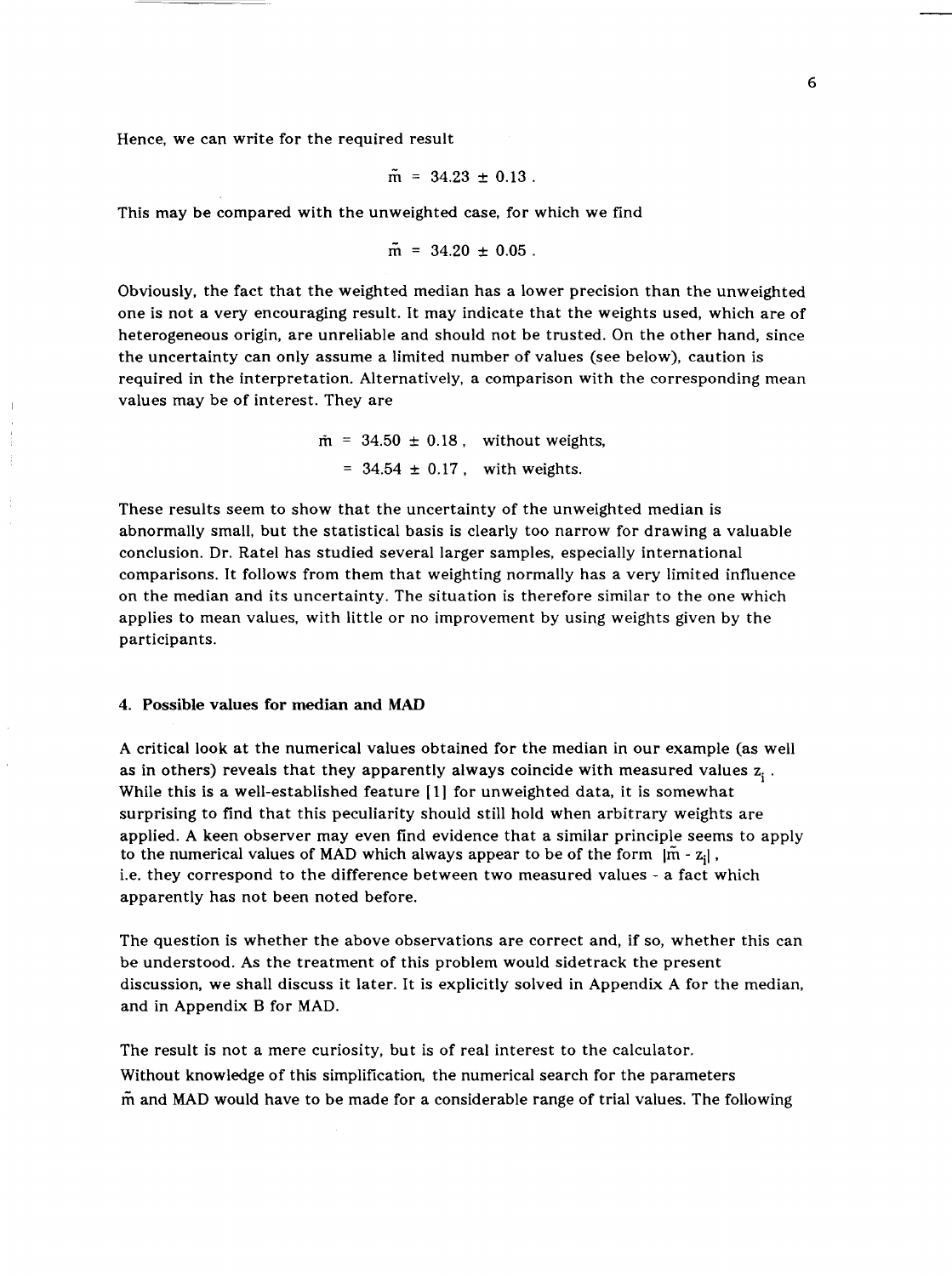two simple rules are obtained:

- a) m must be equal to a specific value  $z_i$ , occasionally to two (or their mean);
- b) MAD must be equal to  $|\tilde{m} z_i|$ , i.e. to the difference between two input values, one of them being the median (occasionally to the mean of two differences).

Note that the complication with two possible solutions can only occur in the unweighted case, as shown in Appendix A.

Application of these rules greatly shortens the search. Another consequence is that there is no need to use trial values which have more decimals than the input values. On the other hand, the use of weights may result in a clear enlargement of the range of values.

Whereas, for the case of no weights, the median was always close to the central value, this is not necessarily so when weights are used. This fact is illustrated in Appendix C by an instructive simple case. It follows that, in principle, any input value, even an extreme one, can become a median; the decision depends entirely on the chosen statistical weights.

# 5. Final remarks

My interest in the evaluation of a weighted median was initiated by a request from Dr. P. Andreo, of the lAEA in Vienna. In December 1998 he sent me numerical data for a number of stopping-power ratios for protons, usually denoted by Wand measured in eV. He had determined their median, but wondered if there was a possibility of doing this by using statistical weights, since their empirical uncertainties differed greatly. In January 1999 I sent him, as an answer, an outline of the suggested general approach, together with an application to his data. This document corresponds to a large extent to the present report. Apart from some additional text, the only new developments are those presented here as Appendices.

As in the meantime I have been approached by several other colleagues who asked me for a comprehensive text explaining how to use weights for a median, I decided to assemble the available information in a document that can be distributed to those interested. So much for the origin of this report, which may also explain some of its shortcomings.

I am grateful to Pedro Andreo (lAEA) for his stimulus, Guy Ratel (BIPM) for help with numerical calculations and Barry Taylor (NIST) for his interest. As is the case for all previous reports, this one could not have been issued either in its present form without the constant assistance of my wife Denise, who should be thanked for her patience.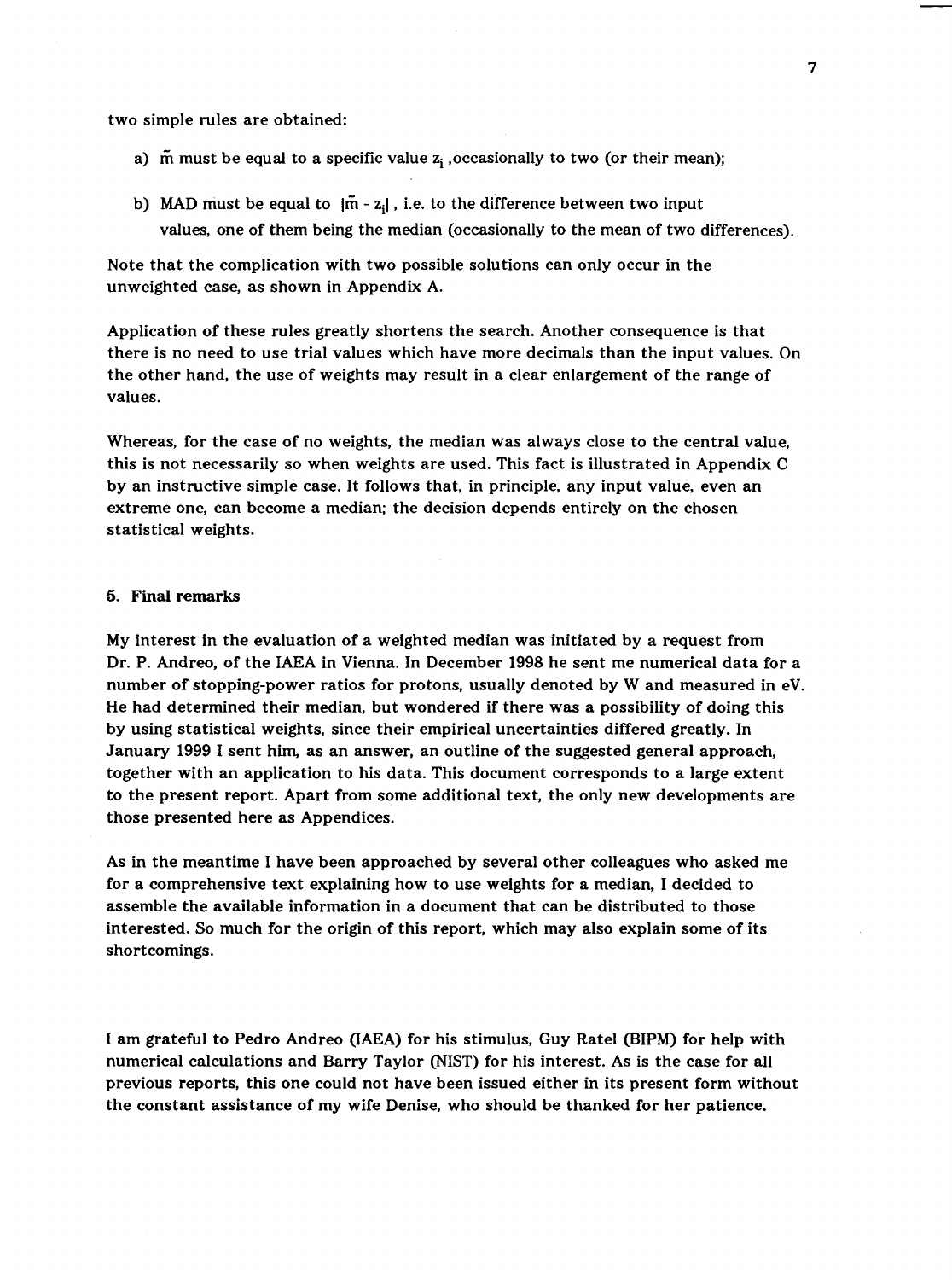# APPENDICES

## A. Position of the weighted median

One of the basic questions is why not only the ordinary median, but also its weighted form always seem to coincide with one of the original measurement values (the case without weights was treated in  $[1]$ ).

With weights  $P_i$  and ordered values  $x_i$ , the problem is to find for which value  $t = \tilde{m}$ the quantity

$$
Q(t) = \sum_{i=1}^{n} p_i |t - x_i|
$$
 (A1)

assumes its minimum.

Let us consider for t the range  $x_k \le t \le x_{k+1}$ . We then have

$$
Q(t) = p_1(t-x_1) + ... + p_k(t-x_k) + p_{k+1}(x_{k+1} - t) + ... + p_n(x_n - t)
$$
  
= -p<sub>1</sub>x<sub>1</sub> - ... - p<sub>k</sub>x<sub>k</sub> + p<sub>k+1</sub>x<sub>k+1</sub> + ... + p<sub>n</sub>x<sub>n</sub> + t(p<sub>1</sub> + ... + p<sub>k</sub> - p<sub>k+1</sub> - ... - p<sub>n</sub>). (A2)

Let us look at the values for the lower and upper limits of t.

- for 
$$
t = x_k
$$
:  
\nQ<sub>1</sub> = - $\sum_{i=1}^k p_i x_i$  +  $\sum_{i=k+1}^n p_i x_i$  +  $x_k \left( \sum_{i=1}^k p_i - \sum_{i=k+1}^n p_i \right)$ ,  
\n- for  $t = x_{k+1}$ :  
\nQ<sub>1</sub> = - $\sum_{i=1}^k p_i x_i$  +  $\sum_{k+1}^n p_i x_i$  +  $x_{k+1} \left( \sum_{i=1}^k p_i - \sum_{k+1}^n p_i \right)$ . (A3)

We now form the difference

$$
Q_{+} - Q_{-} = (x_{k+1} - x_k) \left[ \sum_{i=1}^{k} p_i - \sum_{k+1}^{n} p_i \right].
$$
 (A4)

Since  $x_{k+1} > x_k$ , the sign of  $Q_+ - Q_$  is determined by the sign of

$$
\Delta P = \sum_{1}^{k} p_i - \sum_{k+1}^{n} p_i.
$$
 (A5)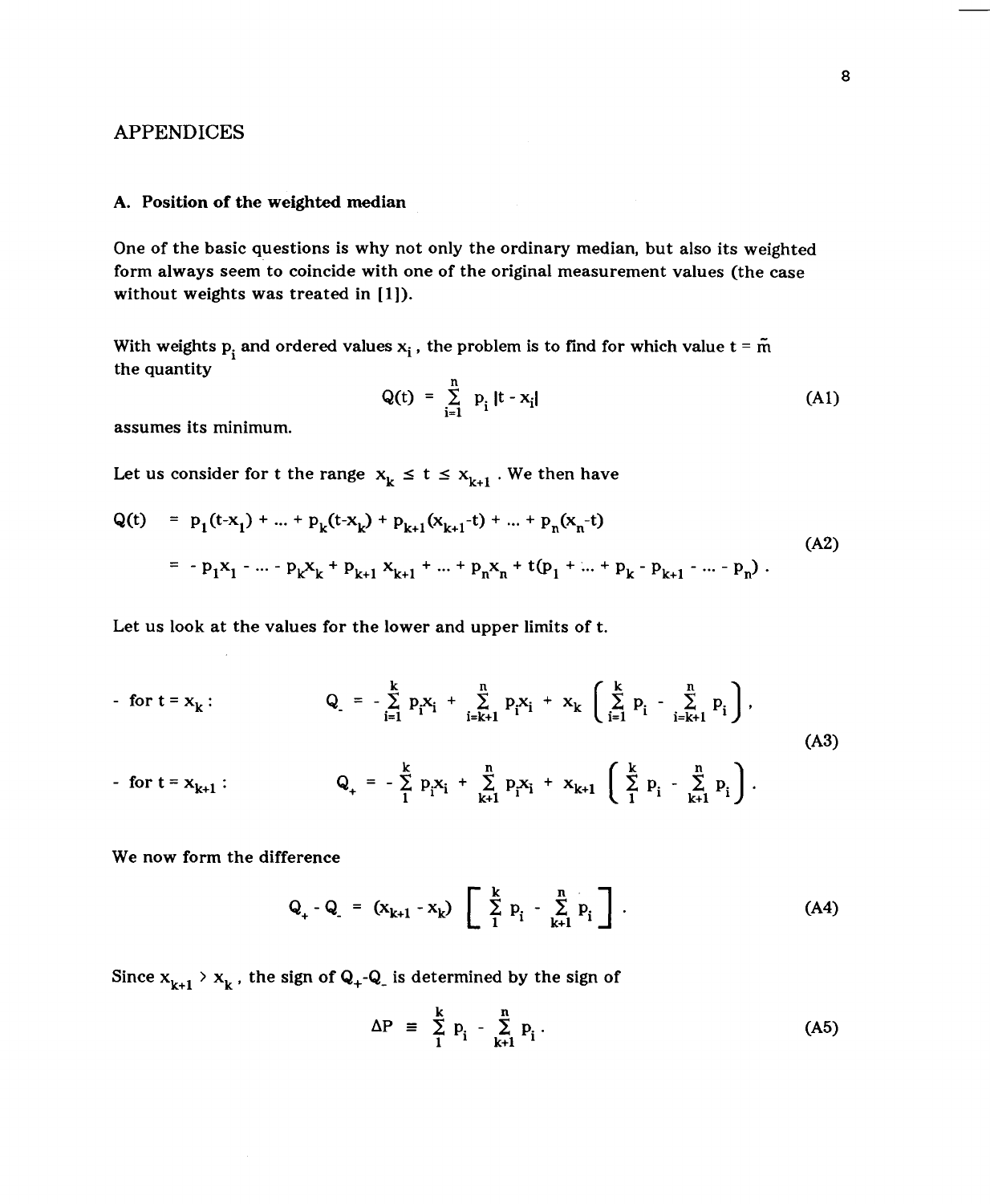Therefore

- if  $\Delta P > 0$ :  $Q_+ - Q_+ > 0$  and Q is minimal for  $\tilde{m} = x_k$ , (A6) - if  $\Delta P \le 0$ : Q<sub>1</sub> - Q<sub>2</sub>  $\le 0$  and Q is minimal for  $\tilde{m} = x_{k+1}$ .

The only ambiguity for  $\tilde{m}$  occurs if  $\Delta P = 0$ .

However, for  $n = 2k$  and equal weights p for all values  $x_i$ , we always have  $\Delta P$  = kp - (2k - k) p = 0. This explains why, for an even number of data and no weights, the median can be  $\tilde{m} = x_k$ ,  $x_{k+1}$  or any intermediate value.

With weights, the case  $\Delta P = 0$ , although possible, is unlikely to occur. For this reason, m then practically always agrees with a (single) measured value.

## B. In search of the structure of MAD

We have seen in (9) that MAD, the basic quantity used for the evaluation of uncertainties, is defined as the solution of

$$
\tilde{Q} = \sum_{i} p_i ||x_i - \tilde{m}| - MAD| = \min.
$$
 (B1)

It is practical to use instead of MAD another variable. Without loosing anything in generality, we can, for example, put

$$
MAD = |t - \tilde{m}|,
$$
 (B2)

introducing thereby t as the new variable. This should make it easier to see if MAD is indeed of the form suggested in section 4. The reasoning to be presented is similar to that outlined in Appendix A, although somewhat more involved.

For the transformation of absolute values into positive or negative ones, as required for determining a minimum, it is necessary to know the relative order of the three

quantities  $x_i$ , m and t, for which there are  $3! = 6$  possibilities.

We shall see that it is sufficient to distinguish between two cases, namely

-  $\alpha$  if both  $x_i$  and t are on the same side of  $\tilde{m}$ , i.e.  $x_i$ ,  $t \leq \tilde{m}$ , or  $x_i$ ,  $t \geq \tilde{m}$ ;  $\beta$  if  $x_i$  and t are on different sides of  $\tilde{m}$ , i.e.  $x_i < \tilde{m} < t$ , or  $t < \tilde{m} < x_i$ .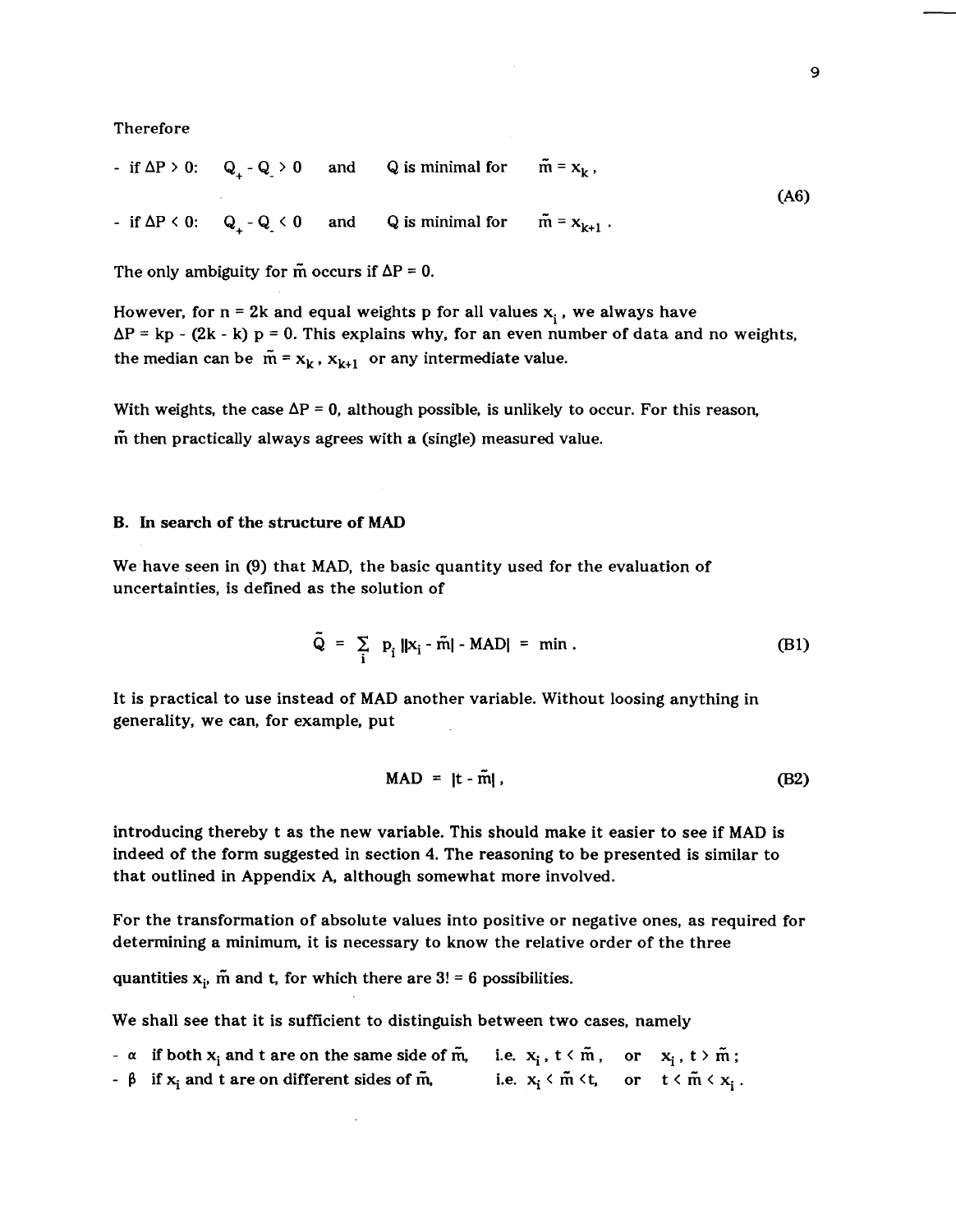Let us briefly discuss all possibilities.

 $Case \ \alpha$ 

Here we have

 $|x_i - \tilde{m}| - |t - \tilde{m}| = \tilde{m} - x_i - (\tilde{m} - t) = t - x_i,$  for  $x_i, t \leq \tilde{m}$ , or =  $x_i - \tilde{m} - (t - \tilde{m}) = x_i - t$ , for  $x_i$ ,  $t > \tilde{m}$ .

Hence, for case  $\alpha$  we always have

$$
||x_i - \tilde{m}| - MAD|| = |t - x_i|,
$$
 (B3)

and therefore also

$$
\tilde{Q}(t) = \sum_{i} p_i |t - x_i| \tag{B4}
$$

Since (B3) is identical with (A1), it also assumes its minimum value at  $t = x_k$ or  $x_{k+1}$ , as shown in (A6).

# $Case~\beta$

Here we have

$$
|x_{i} - \tilde{m}| - |t - \tilde{m}| = x_{i} - \tilde{m} - (\tilde{m} - t) = x_{i} + t - 2\tilde{m}, \quad \text{for } t < \tilde{m} < x_{i}
$$
  
or 
$$
= \tilde{m} - x_{i} - (t - \tilde{m}) = 2\tilde{m} - (x_{i} + t), \quad \text{for } x_{i} < \tilde{m} < t.
$$

Therefore, we always have for case  $\beta$ 

$$
||x_i - \tilde{m}| - MAD|| = |x_i + t - 2\tilde{m}|,
$$
 (B5)

and thus also

$$
\tilde{Q}(t) = \sum_{i} p_i |x_i + t - 2\tilde{m}|.
$$
 (B6)

We now look for the value of t which makes  $\tilde{Q}$  minimal. There are again two possibilities.

Let us suppose that  $x_i + t \leq 2\tilde{m}$ , for  $t \leq \tilde{t}$ ,

but  $x_i + t > 2\tilde{m}$ , for  $t > \tilde{t}$ .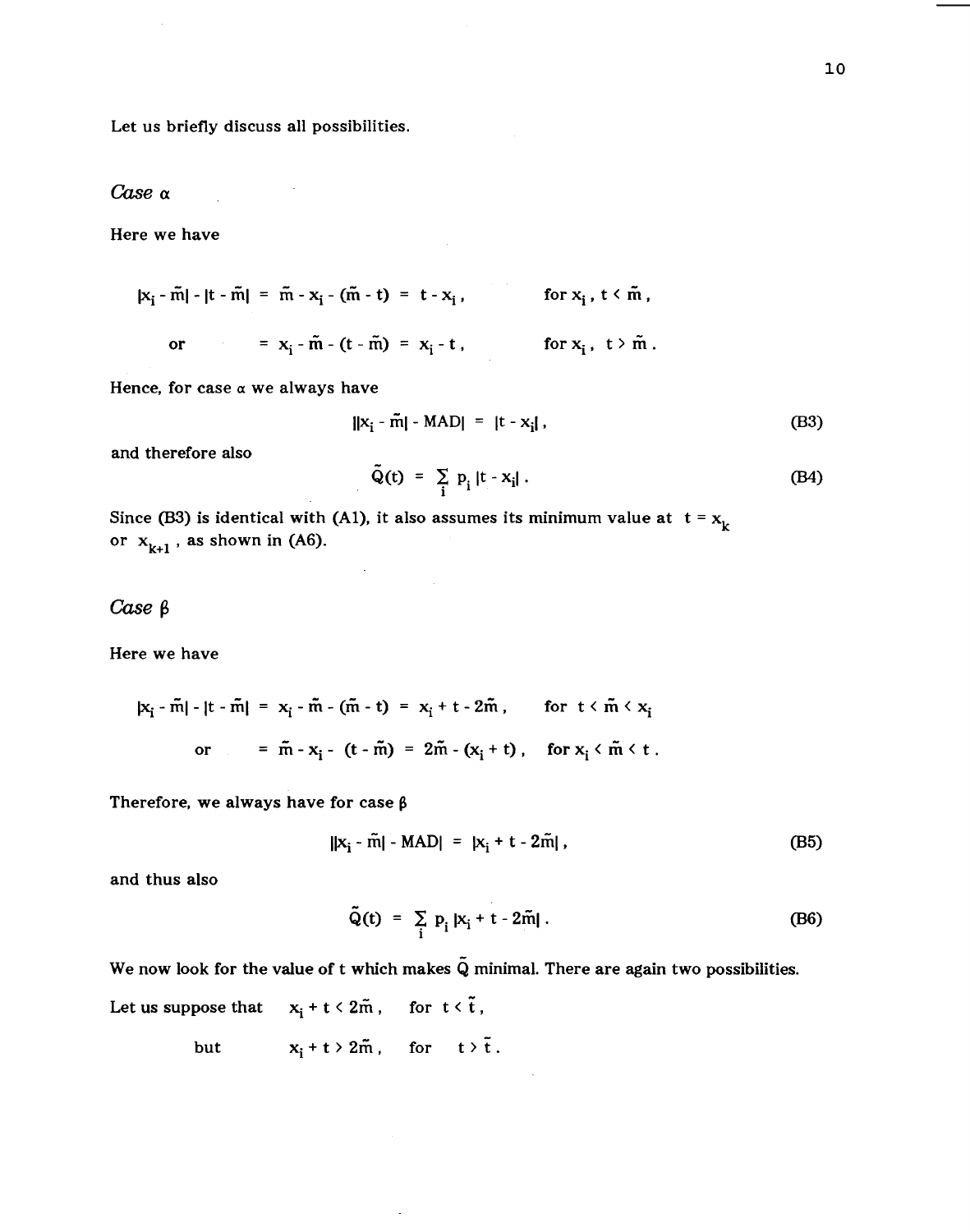Hence

$$
|x_{i} + t - 2\tilde{m}| = 2\tilde{m} - x_{i} - t, \qquad \text{for } t < \tilde{t},
$$
  
but = x\_{i} + t - 2\tilde{m}, \qquad \text{for } t > \tilde{t}.

Since the critical value  $\tilde{t}$  must necessarily fall in an interval bounded by measured values, say between  $x_k$  and  $x_{k+1}$ , we can also write for (B6)

$$
\tilde{Q}(t) = \sum_{i=1}^{k} p_i (2\tilde{m} - x_i - t) + \sum_{i=k+1}^{n} p_i (x_i + t - 2\tilde{m})
$$
\n
$$
= (2\tilde{m} - t) \left[ \sum_{i=1}^{k} p_i - \sum_{k+1}^{n} p_i \right] - \sum_{i=1}^{k} p_i x_i + \sum_{k+1}^{n} p_i x_i.
$$
\n(B7)

With the abbreviation  $\Delta P$ , introduced in (A5), we now obtain for the two limiting values of t

- for 
$$
t = x_k
$$
:  
\n $\tilde{Q}_1 = (2\tilde{m} - x_k) \Delta P - \sum_{i=1}^{k} p_i x_i + \sum_{k=1}^{n} p_i x_i,$  (B8)

- for  $t = x_{k+1}$ :  $\tilde{Q}_+ = (2\tilde{m} - x_{k+1}) \Delta P - \sum_{i=1}^k p_i x_i + \sum_{k+1}^n p_i x_i$ . (B9)

In order to find the minimum, we form the difference

$$
\tilde{Q}_{.} - \tilde{Q}_{+} = (x_{k+1} - x_k) \Delta P.
$$

From this we conclude, since  $x_{k+1} > x_k$ , that

- for  $\Delta P > 0$ :  $\tilde{Q}_{x} < \tilde{Q}_{x}$ . Hence the minimum of  $\tilde{Q}$  is reached at  $t = x_k$ , and therefore

$$
MAD = |x_k - \tilde{m}|;
$$
 (B10)

- for  $\Delta P \le 0$ :  $\tilde{Q}_{\perp} \le \tilde{Q}_{\perp}$ . Hence the minimum of  $\tilde{Q}$  is reached at  $t = x_{k+1}$ , and therefore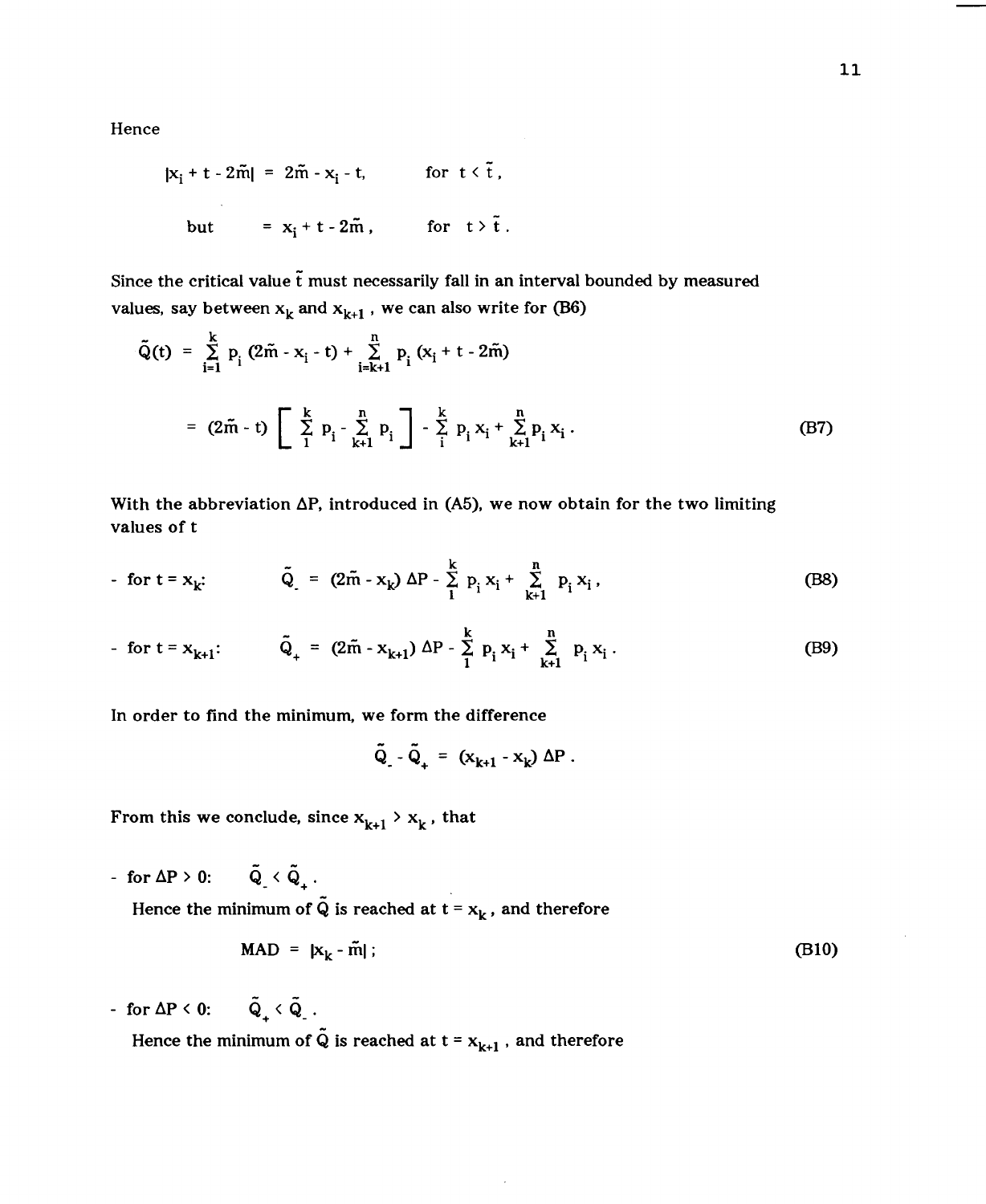It follows from all this that, for both cases  $\alpha$  and  $\beta$ , MAD is indeed of the form  $|\tilde{m} - z_i|$ , as claimed in section 4.

Again, there can only be an ambiguity in the solution t for  $\Delta P = 0$ , as it had already occurred for the median m. For a discussion we refer to the end of Appendix A.

This result for the form of MAD is no doubt new and rather unexpected.

## C. Extreme medians

Medians, according to their definition, are central values. While this is clearly true in the unweighted case, the question arises if it is still so when weights are used. After all, the purpose of weights is to give more credibility to some measurements than to others. If an extreme value has a high weight, can it become a median?

In order to decide this question, we consider a special case of n (ordered) results  $x_i$ . It is practical to use non-normalized weights, and we choose in particular

$$
\mathbf{w}_1 = \mathbf{M}; \quad \mathbf{w}_i = 1, \quad \text{for} \quad 2 \le i \le n,
$$
 (C1)

Since our interest is focused on the minimal value  $x_1$ , we can write, for the range  $x_1 \leq t \leq x_2$ ,

$$
Q(t) = M(t - x1) + (x2-t) + ... + (xn-t)
$$
  
= -Mx<sub>1</sub> + x<sub>2</sub> + ... + x<sub>n</sub> + t[M - (n-1)]. (C2)

Hence, we have

- for 
$$
t = x_1 : Q_0 = -Mx_1 + (x_2 + ... + x_n) + x_1(M + 1 - n)
$$
  
\n
$$
= x_1(1 - n) + (x_2 + ... + x_n),
$$
\n- for  $t = x_2 : Q_0 = -Mx_1 + (x_2 + ... + x_n) + x_2(M - n + 1)$   
\n
$$
= -Mx_1 + x_2(M - n + 2) + (x_3 + ... + x_n).
$$
\n(C3)

The difference is

$$
Q_{+} - Q_{-} = x_{1}(-M + n - 1) + x_{2}(M - n + 1)
$$
\n
$$
= (x_{2} - x_{1})(M + 1 - n).
$$
\n(C4)